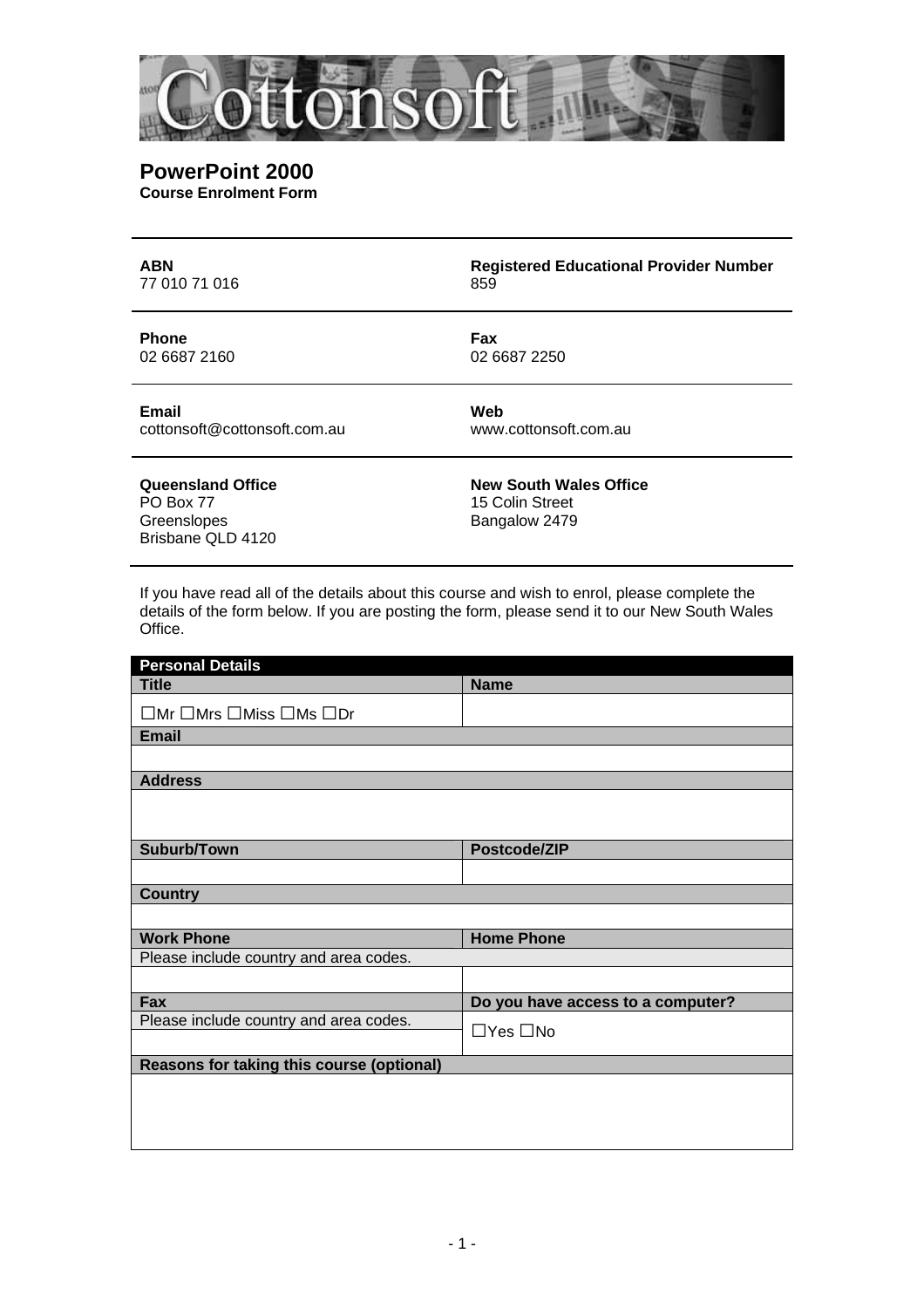

# **PowerPoint 2000 Course Enrolment Form**

Please complete all details in the credit card option payment section, if you choose to pay by that method. The "invoice" option is only available to course applicants from government institutions and businesses (please quote an order number and an authorisation contact phone number). For those choosing delivery of course materials on a COD (Cash on Delivery) basis, note it is only available within Australia.

| <b>Payment Details</b>                                                                                                                                                |                                                                                                                                                     |  |  |  |
|-----------------------------------------------------------------------------------------------------------------------------------------------------------------------|-----------------------------------------------------------------------------------------------------------------------------------------------------|--|--|--|
| Course Fees:                                                                                                                                                          |                                                                                                                                                     |  |  |  |
| □PowerPoint 2000 (\$88) per participant                                                                                                                               |                                                                                                                                                     |  |  |  |
|                                                                                                                                                                       | Payable on enrolment (includes delivery of course materials within Australia - other countries                                                      |  |  |  |
| will involve an additional delivery fee)                                                                                                                              |                                                                                                                                                     |  |  |  |
| <b>Payment Type (select one)</b>                                                                                                                                      |                                                                                                                                                     |  |  |  |
| 1. Pay By Credit Card                                                                                                                                                 | <b>Card Type</b>                                                                                                                                    |  |  |  |
| $\Box$ Please deliver the course to the above                                                                                                                         | □ Visa □ Mastercard □ Bankcard □ AMEX                                                                                                               |  |  |  |
| address. I agree to pay the full course fee by                                                                                                                        | <b>Card Number</b>                                                                                                                                  |  |  |  |
| credit card (Please complete details on right).                                                                                                                       | The 5th box here is for the Card Check<br>Numbers. These are the last 3 numbers<br>located on the back of VISA & Mastercards<br>near the signature. |  |  |  |
|                                                                                                                                                                       |                                                                                                                                                     |  |  |  |
|                                                                                                                                                                       | <b>Name On Card</b>                                                                                                                                 |  |  |  |
|                                                                                                                                                                       |                                                                                                                                                     |  |  |  |
|                                                                                                                                                                       | <b>Expiry Date</b>                                                                                                                                  |  |  |  |
|                                                                                                                                                                       | Month:<br>Year:                                                                                                                                     |  |  |  |
| 2. Pay By C.O.D.                                                                                                                                                      |                                                                                                                                                     |  |  |  |
| $\Box$ Please deliver the course to the above address. I agree to pay the full course fee by COD<br>(Cash on Delivery) through my local Post Office delivery service. |                                                                                                                                                     |  |  |  |
| 3. Government institutions and<br><b>Organisation Name</b>                                                                                                            |                                                                                                                                                     |  |  |  |
| businesses only                                                                                                                                                       |                                                                                                                                                     |  |  |  |
| $\Box$ Please invoice my organisation for the                                                                                                                         | <b>Order Number</b>                                                                                                                                 |  |  |  |
| enrolment fee (Please complete details on                                                                                                                             |                                                                                                                                                     |  |  |  |
| right).                                                                                                                                                               | <b>Authorisation By</b>                                                                                                                             |  |  |  |
|                                                                                                                                                                       |                                                                                                                                                     |  |  |  |
|                                                                                                                                                                       | <b>Authorising Person's Contact Phone</b><br><b>Number</b>                                                                                          |  |  |  |